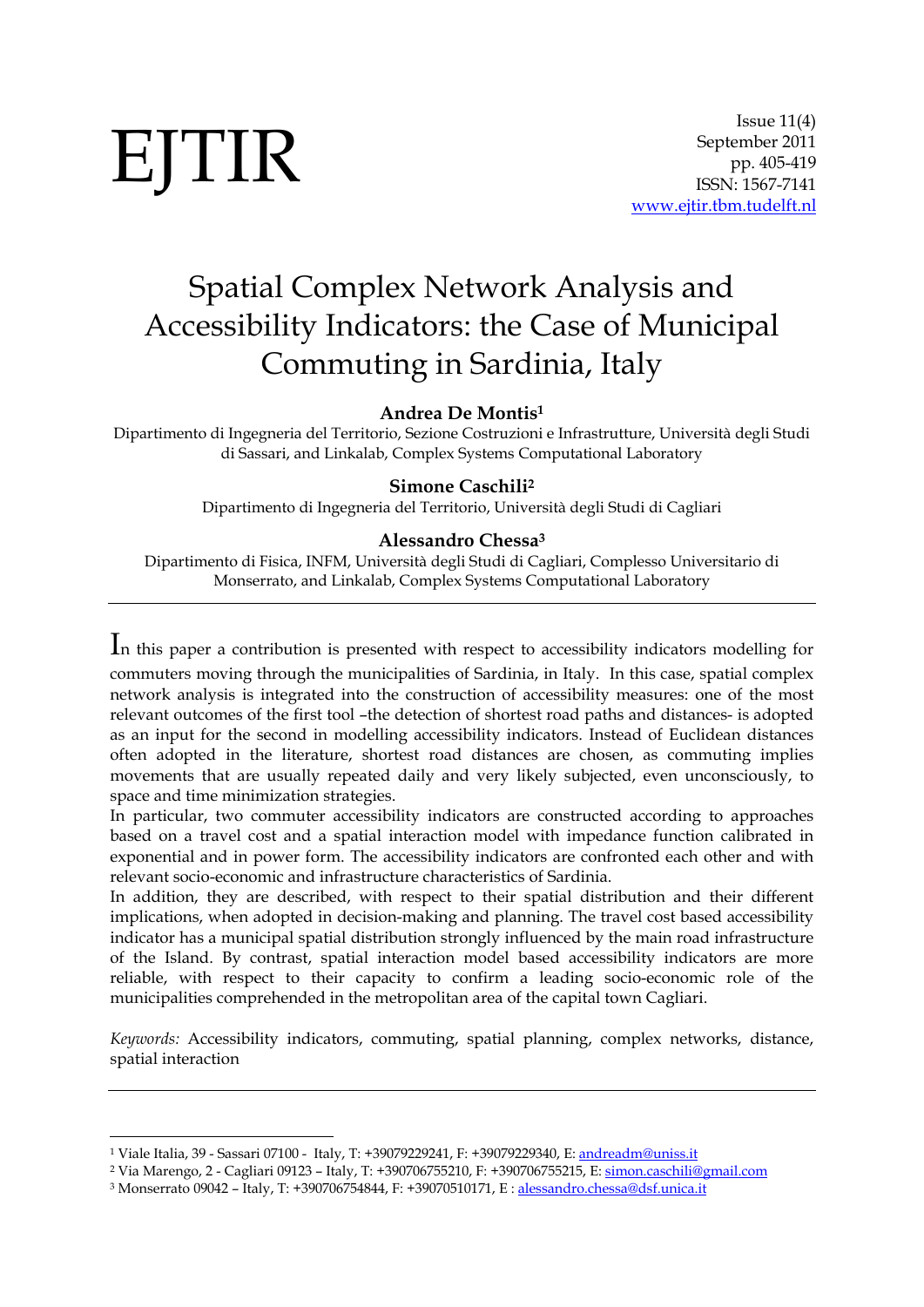# **1. Introduction**

In a number of research studies, accessibility is regarded and defined in a variety of ways. It is a multifaceted characteristic and implies a multidisciplinary approach. In a general unifying perspective for infrastructure planning, the accessibility for a city depends on the nature of the movements people adopt to reach it.

The studies on accessibility describe integrated systems on the user viewpoint rather than transport modes or service provision. A study by DHC and Transport Studies Group at the University of Westminster (2003) identified several different ways in which accessibility has been used for planning purposes ranging from distribution of transport impacts and new developments to access to opportunities and business travel planning. One of the lessons drawn from this study is that accessibility may become the permanent element of a planning methodology if a clear definition is given about how to define people and places, how to represent transport and communications, at what level of spatial/geographical detail this should be applied, and the ways in which current accessibility performance should be expressed.

Gould (1969) has described accessibility as a 'slippery' concept, which often becomes clear in front of the need to define performance indicators. Accessibility and its measurement have been the focus of many research studies (Litman, 2007; Martin and Reggiani, 2007; Weber and Kwan, 2003; Bruinsma and Rietveld, 1998; Reggiani, 1998; Handy and Niemeier, 1997; Jones, 1981; Black and Conroy, 1977; Weibull, 1976). According to Baradaran and Ramjerdi (2001), the performance of many accessibility indicators adopted for European systems is assessed. In this study the indicators are clustered according to their methodological principles in five approaches: travel cost, gravity or opportunity model, constraint-based, utility-based surplus, and composite approach. Geurs and van Wee (2004) reviewed accessibility approaches assessing their usability in evaluations of land-use and transport strategies and developments. They group accessibility measures according to the components that are of crucial relevance (land-use, transportation, temporal and individual) and to perspective on measuring accessibility (infrastructure-based, location-based, person-based and utility-based).

Recently, the availability of even larger data sets and the parallel explosion of computer processing power has made the systematic and intensive application of complex network analysis (CNA) to the study of very large networks possible. CNA is a methodology able to describe the collective behaviour and the emerging global and local properties of network systems starting from the inspection of a set of entities or agents (modelled as nodes or vertices) intertwined by a pattern of relations (modelled as links or edges). According to this approach, large systems can be approached by a statistical analysis of their simple elements and of their relations. A series of measures are calculated to describe the behaviour of complex networks, such as the degree -the level of connectivity of a node- and the clustering coefficient -the level of local connectedness. Besides, CNA is a methodology able to describe and model the evolution of network systems over space and time. One of the major findings in this field is the so called Barabási and Albert model (1999). According to this model, the hidden mechanism of construction of scale free networks –where the probability distribution of the degree of the nodes has a power form with a heavy tail- can be explained recalling a preferential attachment rule. In this rule, newcomer nodes tend to link to high degree nodes in order to receive the highest benefit possible in that system through the connection to a key (hub) node. According to Tobler (1970), the first law of geography states that: "Everything is related to everything else, but near things are more related than distant things". In the last decade this rule has been partially denied by studies about complex networks in spatial domains. The spread of virus as well as systems' collapses and failures have proven that for certain kinds of networks (such as small-world networks) the events are more related to the topology of the system than the distance between the nodes.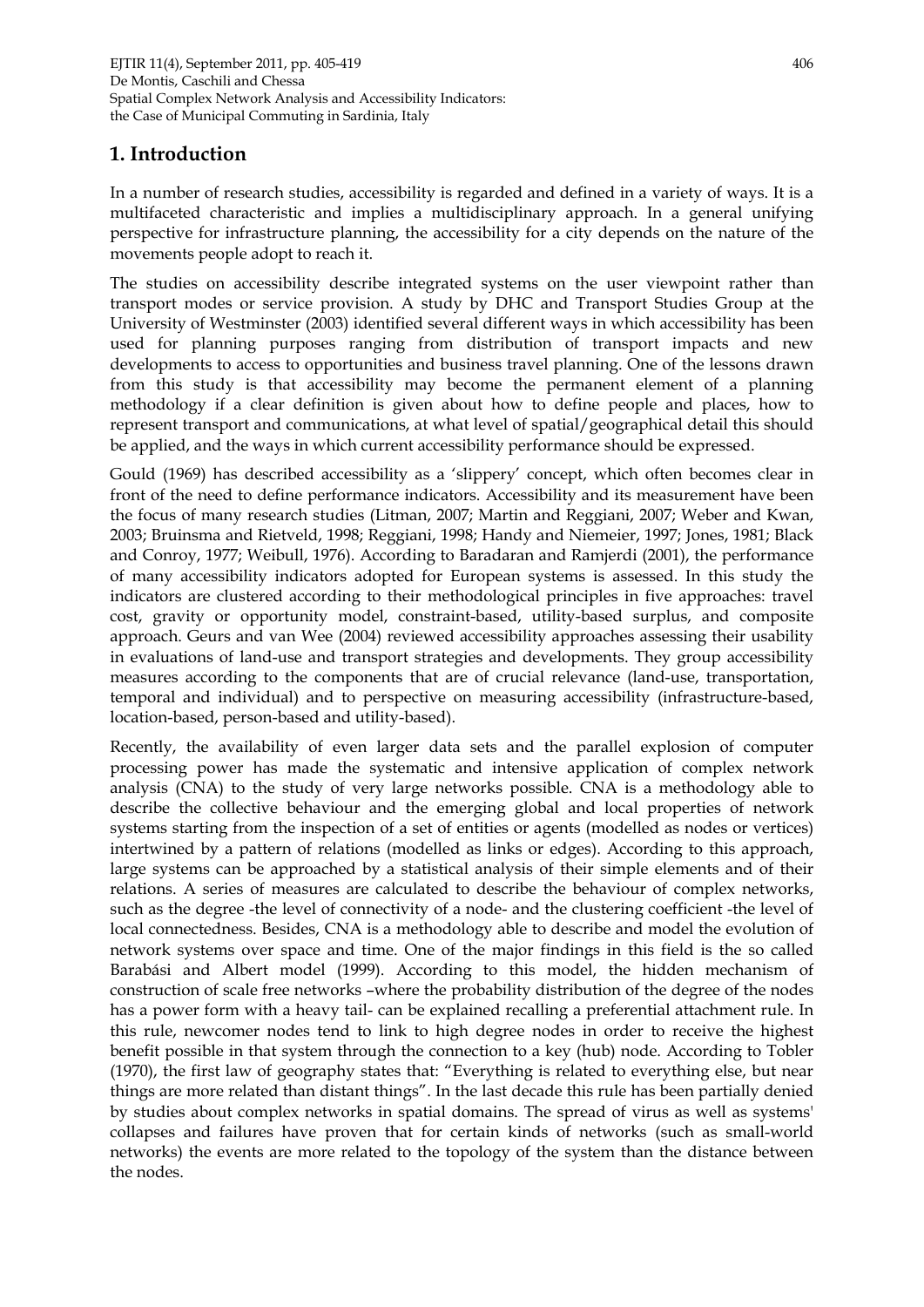CNA has been applied to a number of real phenomena, providing with insights into a wide range of questions regarding food webs, human interactions, the Internet, the world wide web, the spread of diseases, population genetics, genomics and proteomics. For a review of theory and applications, see Albert and Barabási (2002) and Newman (2003).

Also in many fields grouped under the realm of regional and transport science, a number of scholars have begun applying the paradigm of complex network analysis for modeling urban, regional and socio-economic systems (Barrat et al., 2004; Schintler et al, 2005; Reggiani et al., 2008). A number of applications refer to the study of infrastructures and of commuters' complex behaviour (Strano et al, 2007; Porta et al, in press). These works are often developed on the assumption that the emergence of scale free properties is a signature of efficiency in the system general behaviour..

In the field of the analysis of commuters' behaviour, a weighted network analysis has been applied to the system of inter-municipal habitual movements of the inhabitants of the Italian region of Sardinia, the second largest island of the Mediterranean Sea (De Montis et al, 2007). In other investigations, similar analyses have been applied to the commuting system of Sicily (De Montis et al., 2008 and 2009). Thus, CNA has provided an interesting perspective for the characterization of infrastructure and transportation systems.

The aim of this paper is to contribute to the discussion on accessibility by integrating spatial CNA into the methodologies adopted for constructing accessibility indicators. In this case, a combined approach is proposed, by integrating CNA with two accessibility indicators belonging to the travel cost and the spatial interaction model-based approach. These indicators provide with a measurement of the level of accessibility to the towns for commuters moving in the island of Sardinia, Italy. Commuting in Sardinia develops mostly through the road system. Accessibility to towns in this paper is studied with reference to an inter-municipal commuter network, where the nodes stand for municipal towns and the edges for shortest distance road connections.

The argument is reported as follows. In section 2, an application of spatial CNA to the study of commuting on the road network of Sardinia is described. This study provides with a relevant spatial variable –i.e. the inter-municipal shortest road distance- that is adopted as input term for developing commuters' accessibility indicators. These indicators are introduced with respect to their methodological principles in section 3. In Section 4, the focus is on the presentation and discussion of the results. The spatial pattern of municipal accessibility levels measured according to the different indicators is commented and confronted with relevant socio-economic and infrastructure characteristics of Sardinia. Section 5 concludes this paper with some synthetic remarks which suggest further research work.

## **2. Spatial Complex networks analysis and commuting: the case of Sardinia**

In this section, we report on a study about the spatial properties of commuter systems approached through CNA. In this research, the authors inspect the patterns of physical road connections among municipalities used by commuters. Inspired by the analyses of De Montis et al. (2007), Campagna et al (2007) and De Montis at al (2009a) investigate on the influence of geography on commuting by analyzing the spatial properties of the road network, the favourite infrastructure for commuters in Sardinia, Italy. In this study, Sardinia is regarded as a closed domain and its inter-municipal commuting system is represented as a weighted complex network. This network displays vertices corresponding to the Sardinian municipalities in 2001, and edges corresponding to a positive commuting relationship among them pair wise. This modelling was first adopted by De Montis et al. (2007) that referred to the origin-destination table (ODT) issued by the Italian National Institute of Statistics (Istat, 1991). The ODT is constructed on the output of a survey about commuting behaviours of Sardinian citizens. This survey refers to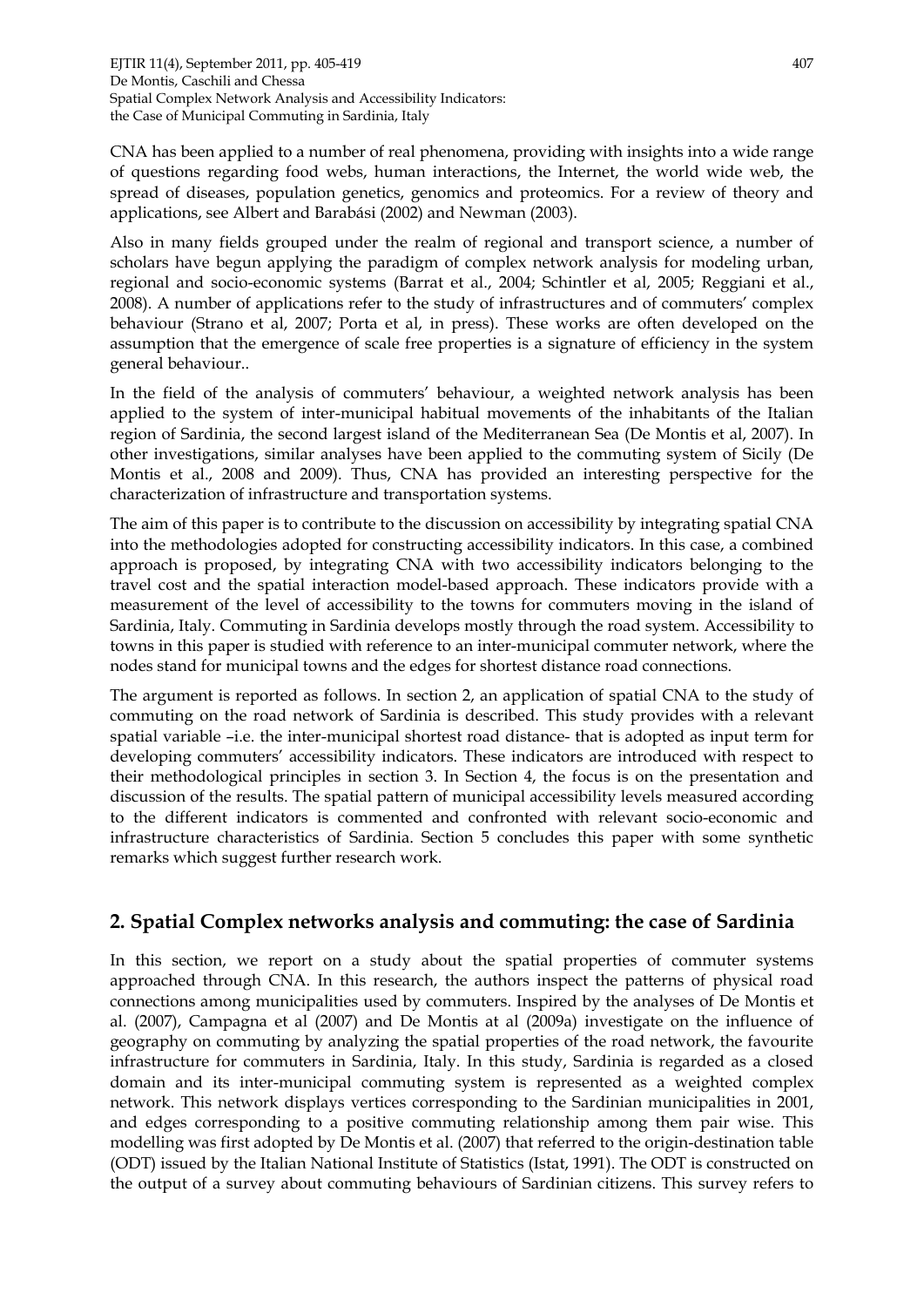the daily movement from the habitual residence (the origin) to the most frequent place for work or study (destination). Regional commuters are clustered in two categories: workers and students. Data also comprise information on both private (car, motorbike, bike and walking) and public means of transportation (train, tram, metro and bus). A very important variable that measures the disutility of trips for commuters is the time used to cover the distance between an origin and a destination (i.e. travel time). The ODT provides information about the time usually spent by each commuter for the daily displacement: this variable is developed in four distinct ranges. Hence, the ODT dataset provides the analysts with all the information needed about the flows of commuters who regularly move among the Sardinian municipalities.

In order to inspect the influence of the space, Campagna et al (2007) and De Montis at al (2009a) introduce two spatial networks that are isomorphic to the commuting network above, as they display the same topology, i.e. the number of nodes and edges. By contrast, these spatial networks stand as different from that original network, when regarded as weighted networks, since they show two diverse attributes for the set of edges (the weights of the network). In the first case, they consider the segment ideally connecting two towns, whose length is equal to the Euclidean distance. In the second one, they take into account the road path between two towns that displays the shortest length.

Although in principle every town is connected with another through a certain path, in these spatial networks links are taken into account only if an actual commuting flow is present between the nodes (municipalities). The spatial road network was obtained by means of processing the spatial dataset of the Sardinian road network issued by the cartographic department of the Autonomous Region of Sardinia in 2003.



*Figure 1. 3D visualisation of Sardinia. On the background the road-ways used by the commuters of the town of Soddì are highlighted, while the Euclidean distance is drawn on the top and the shortest road distance is floating in the middle (De Montis et al., 2009a).* 

As a general result, this study uncovers strong connections between the traffic properties of the system (commuters flows) and the geographical properties. As a special result, Campagna et al (2007) verify that the two spatial networks above display very similar statistical properties and show that Sardinian commuting flows are similarly correlated to both Euclidean distances and shortest road path distances between pairs of towns.

As far as this paper is concerned, the shortest road path between each pair of towns in Sardinia is assumed as starting input for constructing accessibility indicators.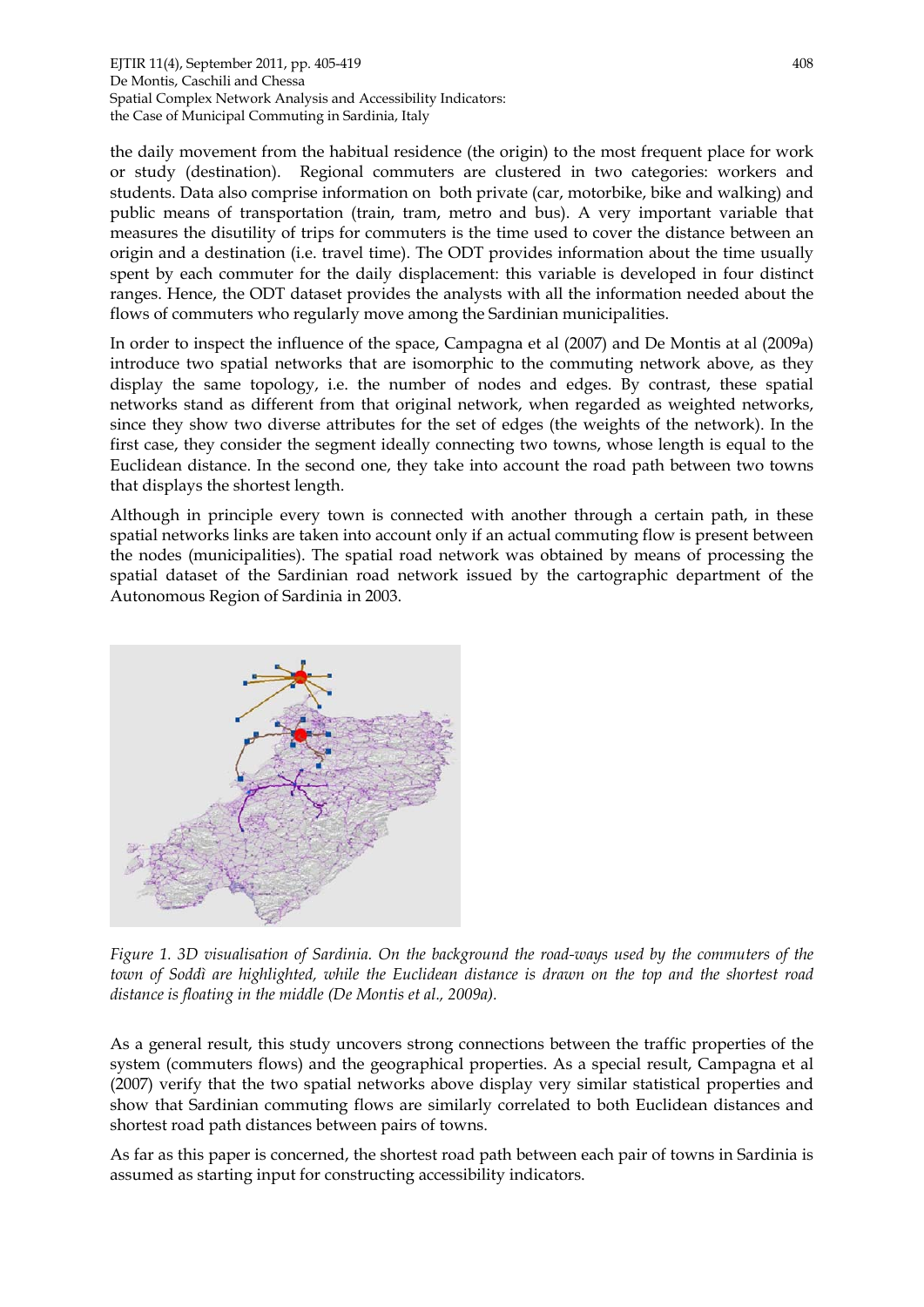In the next section, the integration between spatial CNA and accessibility indicators modelling is illustrated and referred to the municipal commuting system of Sardinia.

# **3. Integrating spatial CNA within the accessibility framework: travel costand spatial interaction model-based indicators**

In this paper, accessibility is in general referred to as the capacity of a given municipal town to be reached with respect to other towns. In this particular case, the authors are interested to accessibility for commuters travelling daily mostly in a transport infrastructure –the road systemdescribed as a network with certain spatial properties.

While in the literature it is possible to find a number of methodologies to set accessibility indicators (see Section 1), in this paper, the authors aim at measuring commuters' accessibility of each municipal town of Sardinia adopting two indicators designed according to a travel cost model and a spatial interaction model.

In this case, the authors propose an integration of the widely adopted indicators reported above by introducing a more reliable measure of the spatial impedance to commuting from a town to another. Spatial impedance to movement is estimated invoking the concept of shortest road path connecting couples of towns that exchange commuters. The measure of this length is obtained applying CNA to the study of the spatial properties of the inter-municipal commuting system of Sardinia, as reported in Section 2. The same measure has been performed through an advanced GIS-based analysis of the commuter network starting from the inspection of the spatial properties of the whole road infrastructure system of Sardinia. The choice of this proxy depends on the evidence that daily travellers -such as commuters- experience strategies to minimize costs and usually adopt shortest path connections to reach their habitual work or study place. In Table 1, the statistical properties of the shortest road distance are reported and confronted to the case of the Euclidean distance among municipalities. It is worth noting that on average the shortest path connection between two towns in Sardinia is much (around 1.4 times) higher than the corresponding Euclidean distance. This is a sign of an overall tortuousness of the Sardinian road network that still needs to be renovated and redesigned.

| Distance measures          | Min         | Max   | Mean | Standard<br>deviation |
|----------------------------|-------------|-------|------|-----------------------|
| Shortest<br>road<br>length | path $0.95$ | 318.5 | 53.8 | 40.8                  |
| Euclidean distance         | 0.7         | 237   | 38.5 | 29.9                  |

**Table 1. Shortest road path versus Euclidean distance: statistical properties (measures in kilometers)** 

In the reminder of this section, the accessibility indicators are described.

The first indicators belongs to the travel cost family of accessibility measures. It allows assessing the level of accessibility to places for commuters by considering the composite effect of the friction to movement caused by distance. Thus, the travel cost model based accessibility obeys to the following equation: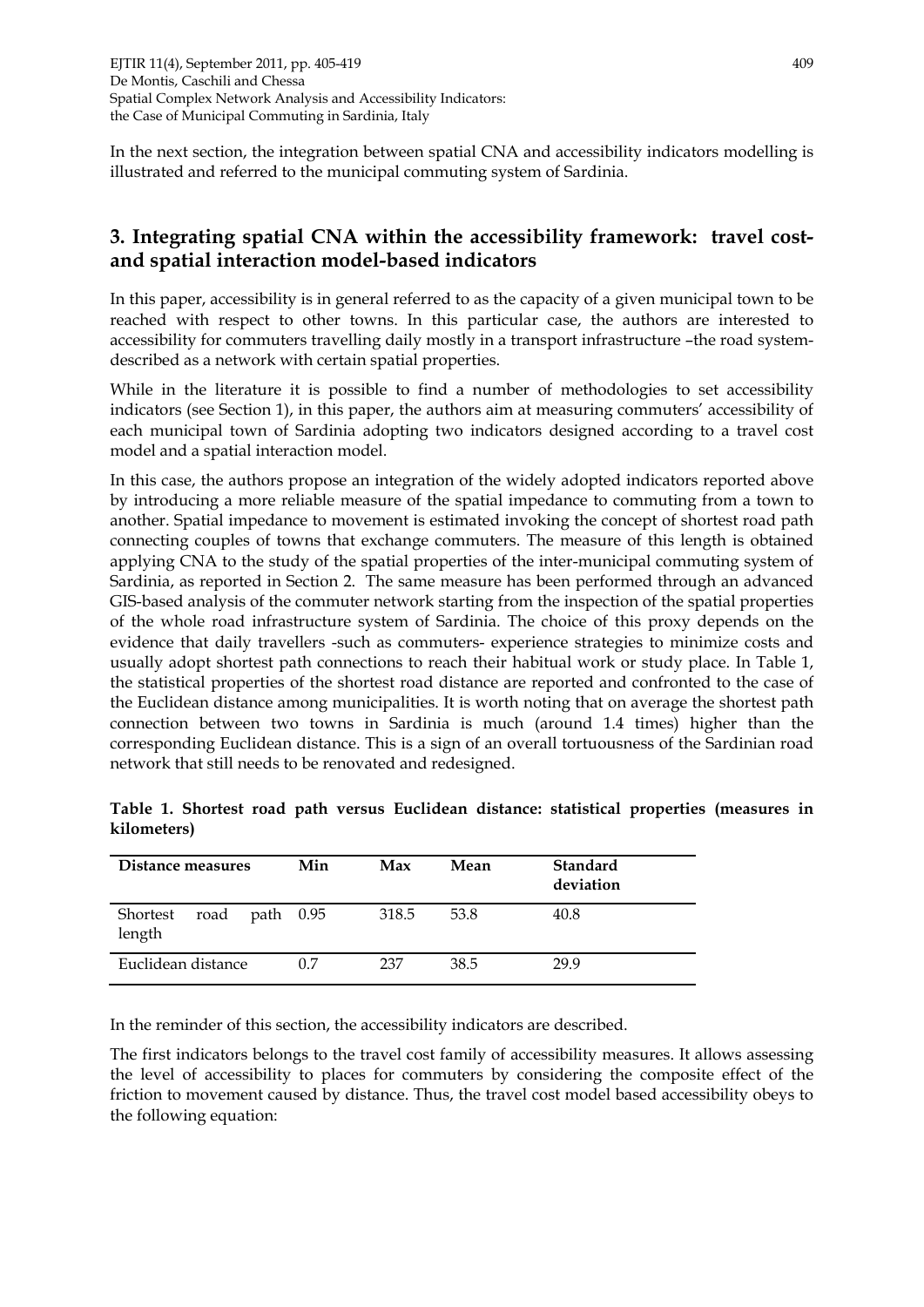$$
A_i^{TC} = \sum_{j \in v(i)} \frac{1}{d_{ij}} \tag{1}
$$

where Ai stands for the accessibility level of the municipal town *i*, TC for travel cost, *υ*(*i*) for the set of first neighbour towns of the municipality *i* and *dij* is the shortest road distance between the municipality *i* and its first neighbour municipalities *j*. It is worth recalling that this indicator provides the analyst with a measure of commuter accessibility at the level of local basin constituted by the topologically nearest towns to a given municipality *i*.

The second indicator belongs to the family of spatial interaction model based accessibility measures. According to this measure, accessibility assessment is referred to the behavioural aspects of travel, as in this spatial interaction model the number of trips between each pair of municipalities is estimated invoking the concept of potential of opportunities offered in the same towns. Similar definitions have been given by Stewart and Warntz (1958) about the traditional geographical systems measure of potential population, which is a central component in the definition of competition in spatial interaction models (Jiang et al, 1999).

This accessibility indicator may be interpreted as an evolution of the first presented above, as it is designed as well to take into account the effect of friction to movement caused by physical distance.

In this paper, spatial interaction model (SIM) based accessibility indicator obeys to the following rule:

$$
A_i^{SIM} = \sum_j \frac{D_j}{f(d_{ij})} + \frac{D_i}{f(d_{ii})}
$$
 (2)

where *Ai SIM* stands for accessibility based on spatial interaction model to the municipality *i*, *SIM* for spatial interaction model,  $D_i$  for the total amount of commuters that travel from town  $i$  to town *j* (inter-municipal commuting), *Di* for the total amount of commuters that travel within the same municipality i (intra-municipal commuting), and  $f(d_{ii})$  or  $f(d_{ii})$  for the impedance function.

In this formulation, the contribution of the intra municipal commuting is modelled by taking into account also the impedance function of the average distance of commuting trip within the urban area. The contribution of intra-municipal commuting to accessibility level has been obtained by hypothesizing the pattern of values of the average intra-municipal commuting distance within each town of the system. This variable has been studied and confronted with the evidence reported in the literature (Pocock, 1978; Mondschein, 2010). As Table 2 shows, the average commuting distance assumed in this study varies discontinuously with the demographic size of the town.

**Table 2. Intra-municipal commuting distance versus population of Sardinian towns** 

| Municipal<br>ranges | population | [Km] | Average intra-municipal commuting distance |  |
|---------------------|------------|------|--------------------------------------------|--|
| $0 - 999$           |            |      |                                            |  |
| $1,000 - 4,999$     |            | 2    |                                            |  |
| $5,000 - 14,999$    |            | 3    |                                            |  |
| 15,000 - 39,999     |            | 4    |                                            |  |
| $40,000 - 200,000$  |            | 5    |                                            |  |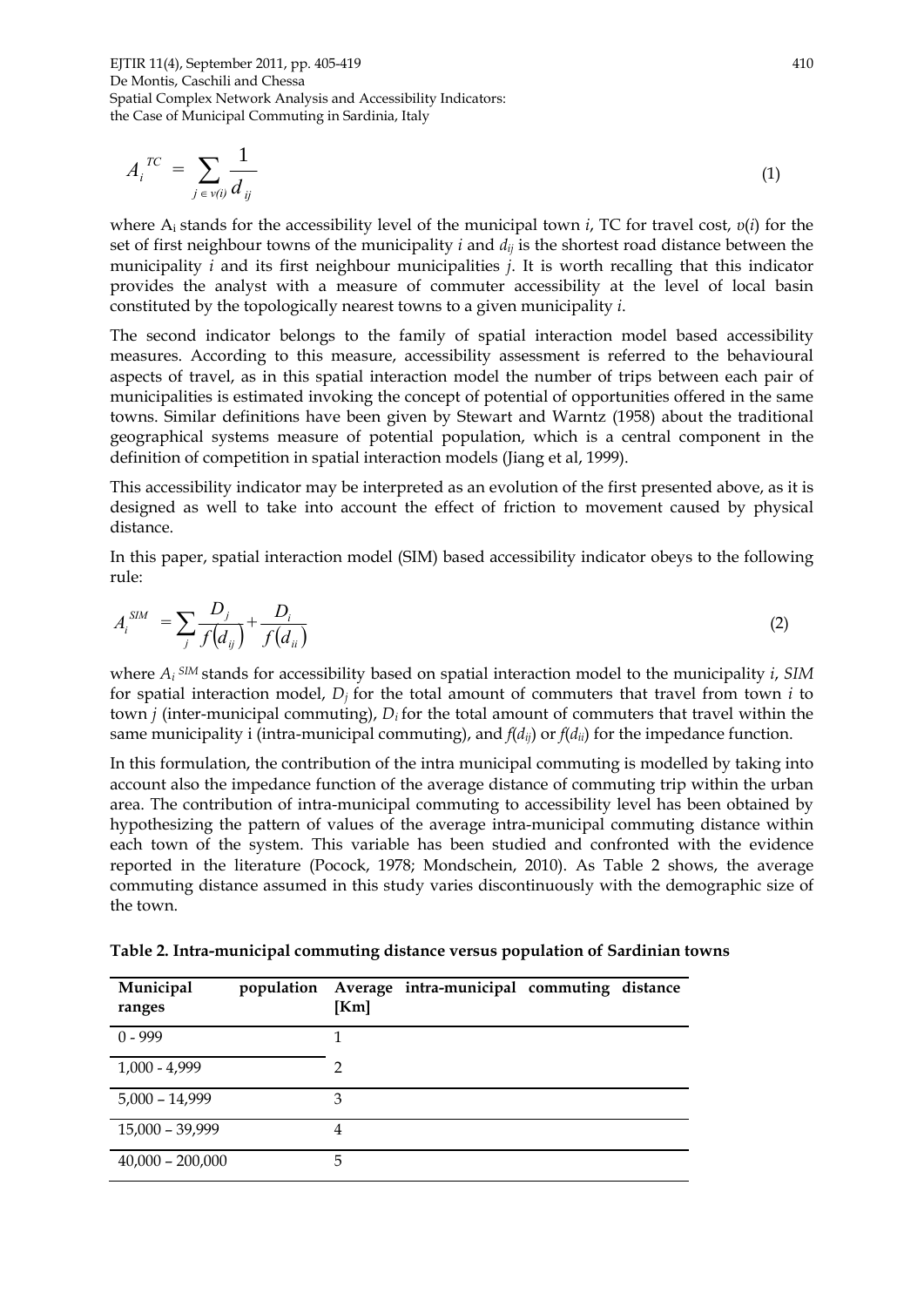The impedance function is assessed by calibrating the model with respect to its fitness to a power and an exponential form.

In order to obtain the relevant coefficient of the model, the following expression has been calibrated:

$$
T_{ij} = KO_i D_j f\left(d_{ij}\right) + K\left(O_i\right)^2 f\left(d_{ij}\right) \tag{3}
$$

where  $T_{ij}$  stands for the number of commuters between town *i* and town *j*, *K* for a spatial interaction constant, and *Oi* for the total amount of commuters leaving town *i*.

The impedance function is assessed in two forms indicated as follows:

$$
f_p\left(d_{ij}\right) = d_{ij}^{\ \beta} \tag{4}
$$

$$
f_e(d_{ij}) = e^{\beta d_{ij}} \tag{5}
$$

where  $f_p(d_{ij})$  stands for the power law, and  $f_e(d_{ij})$  for the exponential form, ß for the impedance to movement, i.e. an empirical constant representing the inhibiting effect of distance, and *dij* for the shortest road distance between towns *i* and *j*, like for the case of the travel cost based accessibility indicator.

While the first accessibility indicator  $A^{TC_i}$  is suitable to picture accessibility for commuters at the level of local clusters of first neighbour centres, the second accessibility indicator *ASIMi* is ideal to describe the level of accessibility of a single municipality taking to account the overall average behaviour of commuters travelling throughout the whole road infrastructure of Sardinia.

## **4. Results and interpretation**

In this section, the results of the study are reported and commented.

In the case of the first accessibility indicator (*ATCi*), the availability of the input data on shortest road path length (Campagna et al, 2007) has enabled the authors to obtain directly the values described by of equation (1).

In the case of the second accessibility indicator (*ASIMi*), an unconstrained spatial interaction model has been considered and a calibration has been performed in order to appraise the parameters *K* and  $\beta$  in equations (3), (4), and (5). This process has been based on the resolution of an over determined linear system, where *K* and *ß* are the unknown variables and *Oi*, *Dj*, *dij*, and *dii* are the known terms. In Table 2, the statistics of the calibration of the unconstrained spatial interaction models is reported for both the impedance function forms detailed in equation (4) and (5).

| Impedance<br>form | function | Parameter | Value   | T-stat    | Adjusted<br>$\mathbf{R}^2$ |
|-------------------|----------|-----------|---------|-----------|----------------------------|
| Exponential       |          | Log K     | $-6.42$ | $-152,85$ | 0.72                       |
|                   |          | ß         | 0.04    | 77.71     |                            |
| Power law         |          | Log K     | 1.44    | -74,98    | 0.77                       |
|                   |          | ß         | $-3.55$ | 98,250    |                            |

**Table 3. Unconstrained SIM models: statistics of the calibration**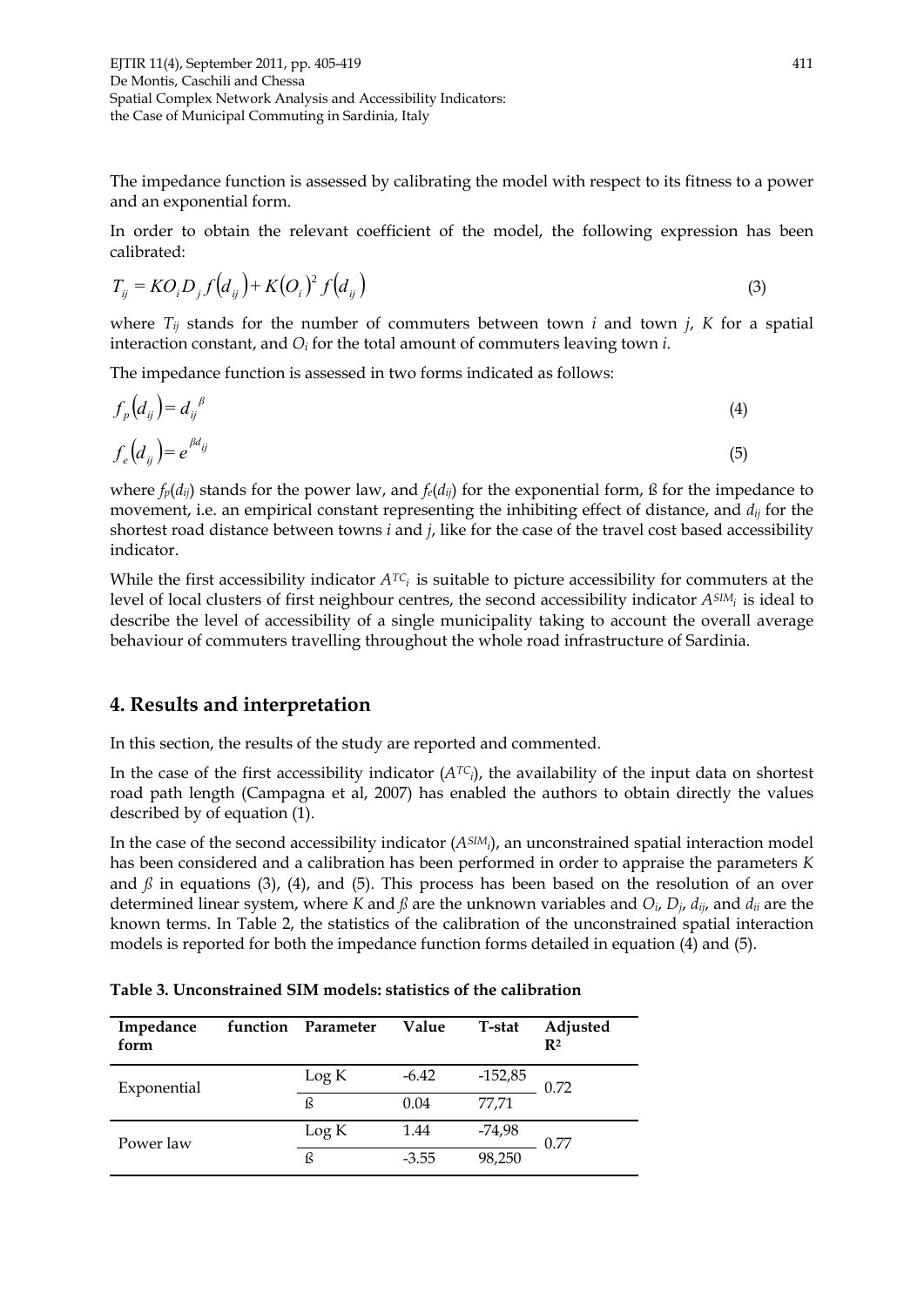In Table 4, the top ten towns of Sardinia are reported according to the accessibility measures proposed and to their economic performance measured by means of the average household income (AHI). The AHI is available in a recent study (Regione Autonoma della Sardegna and Dipartimento di Ricerche Economiche e Sociali, 2009), where an analysis of the 2006 income-tax returns has been developed.

| Rank           | ATC       | $A^{SIM}$         |                   | <b>AHI</b>  |
|----------------|-----------|-------------------|-------------------|-------------|
|                |           |                   |                   |             |
|                |           | Exponential form  | Power form        |             |
| $\mathbf{1}$   | Arzana    | Cagliari          | Monserrato        | Sarroch     |
| $\overline{2}$ | Elini     | Monserrato        | Selargius         | Nuoro       |
| 3              | Oristano  | Elmas             | Elmas             | Elmas       |
| $\overline{4}$ | Cagliari  | Selargius         | Cagliari          | Capoterra   |
| 5              | Ghilarza  | Sestu             | Sestu             | Portoscuso  |
| 6              | Selargius | Assemini          | Sassari           | Selargius   |
| $\overline{7}$ | Ales      | Settimo S. Pietro | Settimo S. Pietro | Cagliari    |
| 8              | Abbasanta | Capoterra         | Assemini          | Sassari     |
| 9              | Macomer   | Sassari           | Quartucciu        | Decimomannu |
| 10             | Assemini  | Quartu S. Elena   | Oristano          | Oristano    |

**Table 4. Ranking of Sardinian municipalities by their commuters' accessibility and AHI** 

Cagliari, the capital town of Sardinia, is at the top, only according to the accessibility indicator *ASIM* in its exponential form (now on *Ae SIM*), while just at the fourth position, according to the accessibility indicator *ATC* and to the accessibility indicator *ASIM* in its power form (now on *Ap SIM*), and at the seventh position of the "richest" (with highest AHI) centres in the Island. Sassari, the historically second most important town in Sardinia, is ninth, according to *Ae SIM*, and sixth according to  $A_p{}^{SIM}$ , while being the eighth "richest" town. It is also interesting to note that nine towns, in the *Ae SIM* ranking, and eight towns, in the *Ap SIM* ranking, belong to the metropolitan area of Cagliari. By contrast, the same metropolitan area comprehends only five richest towns and only three top scorer towns in the *ATC* ranking. This is confirmed also in general terms by the analysis of the interplay between economic performance and accessibility indicators described in Figure 5 and in Table 5. It is possible to see that municipalities with a higher accessibility – measured in whatever form- display a higher AHI. The scatter plots reported in Figure 5 give a clear idea of a higher dispersion in the case of AHI versus *ATC*.

A positive correlation can be detected between accessibility indicators and AHI. In addition, *ATC* correlates versus AHI with a much lower intensity that versus spatial interaction model based indicators (see Table 5).

In figure 2, a geographical analysis of both the accessibility models is reported. These pictures allow observing the pattern of the accessibility values in a synthetic and general view. In figure 3, the spatial distribution of the municipal AHI is reported.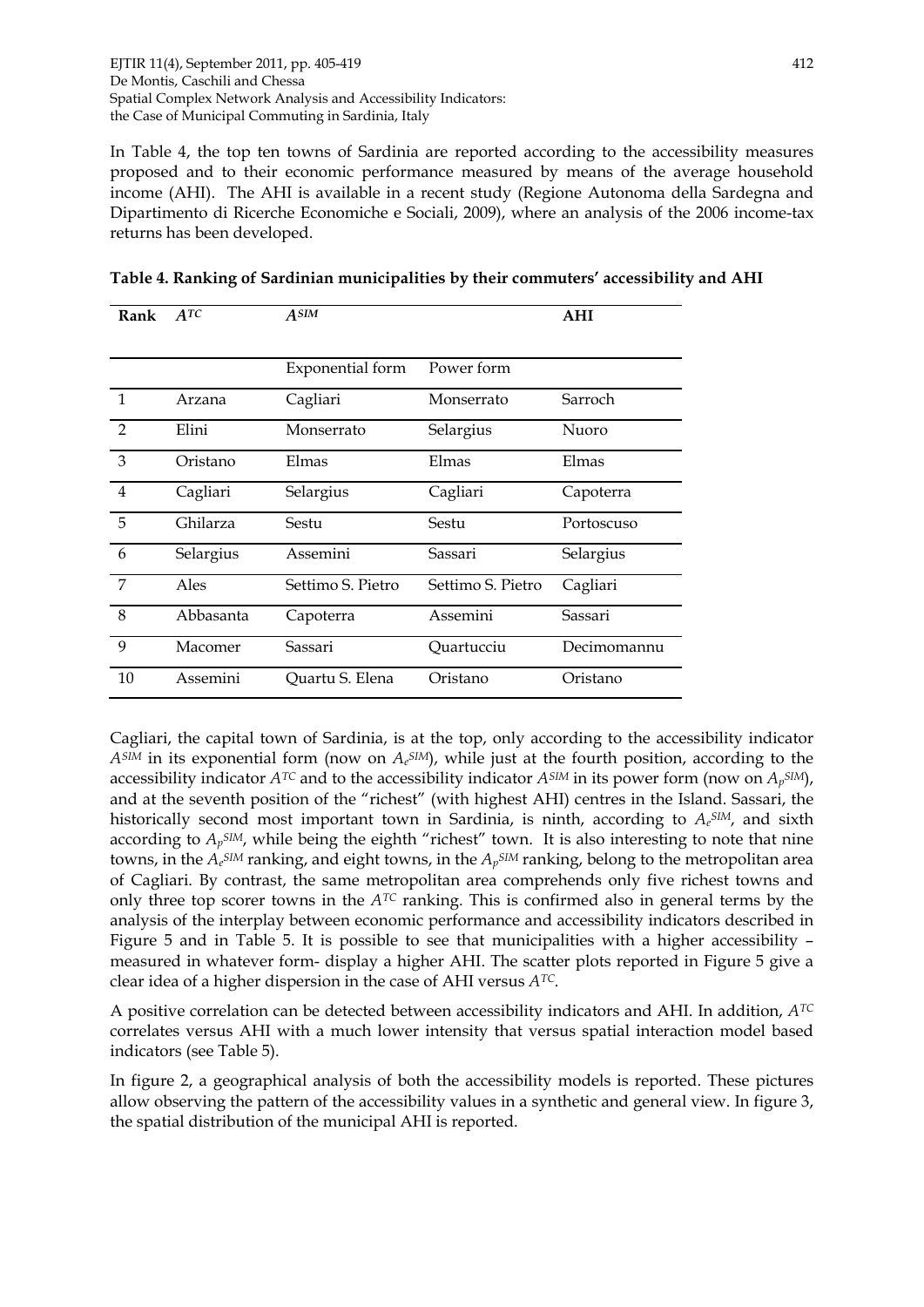|             | AHI  |  |
|-------------|------|--|
| ATC         | 0.15 |  |
| $A_e^{SIM}$ | 0.50 |  |
| $A_p$ SIM   | 0.49 |  |

| Table 5. Coefficients of correlation between AHI and the different accessibility indicators . |  |  |
|-----------------------------------------------------------------------------------------------|--|--|
|-----------------------------------------------------------------------------------------------|--|--|

The map of the accessibility indicator  $A^{TC}$  indicates that towns with a fairly high level of accessibility are located especially in the Campidano, which is a very important plain connecting Cagliari to Oristano, a provincial capital town located in the mid-western coast of the Island. In the Campidano, the main road infrastructure of Sardinia, the National Road n. 131, connects Cagliari to Sassari, beyond other major towns. Another important road infrastructure is National Road n. 130 that connects the metropolitan area of Cagliari and the Campidano to the Iglesiente in south-western Sardinia, one of the main industrial and productive areas of the Island (see Figure 4). The spatial pattern of the indicator *ATC* describes a tendency of western towns to be slightly more accessible than eastern.

The maps of the second accessibility indicators *ASIM* overall concord each other, while presenting some differences with respect to the picture conveyed by the travel cost indicator *ATC*. As introduced above, both the indicators  $A_e^{SIM}$  and  $A_p^{SIM}$  show a spatial pattern where the two main towns of Cagliari and Sassari emerge as regional accessibility centres and the municipalities belonging to the metropolitan area of Cagliari constitute a community of highly accessible towns. According to the specific modelling details presented in Section 3, this general pattern is described in different way: in the case of *Ap SIM*, two poles are eventually identified in the centre of Cagliari and Sassari displaying quite higher accessibility values with respect even to close municipalities; in the case of  $A_e^{SIM}$ , the leading position of those two towns is shared in a less polarized pattern with other first and often second neighbour centres belonging to highly accessible sub regional basins.

These partial dissimilarities are confirmed by the values of the coefficient of correlation reported in Table 6. As expected, the accessibility indicators *ASIM* are strongly and positively correlated. By contrast, they display a weak positive correlation with respect to the accessibility indicator *ATC*.

|             | $A^{TC}$ | $A_e^{SIM}$ |
|-------------|----------|-------------|
| $A_e^{SIM}$ | 0.46     |             |
| $A_p$ SIM   | 0.47     | 0.89        |

| Table 6. Coefficient of correlation between the accessibility indicators. |  |  |  |
|---------------------------------------------------------------------------|--|--|--|
|---------------------------------------------------------------------------|--|--|--|

It is worthwhile confronting these results with relevant demographic elements reported in Figure 6 and described as follows.

The population of Sardinia is about 1.6 million (2.8% of the total Italian population). Cagliari, the capital town of Sardinia, has a resident population equal to 160000 inhabitants, while its metropolitan area hosts about 47% of the total population of the Island.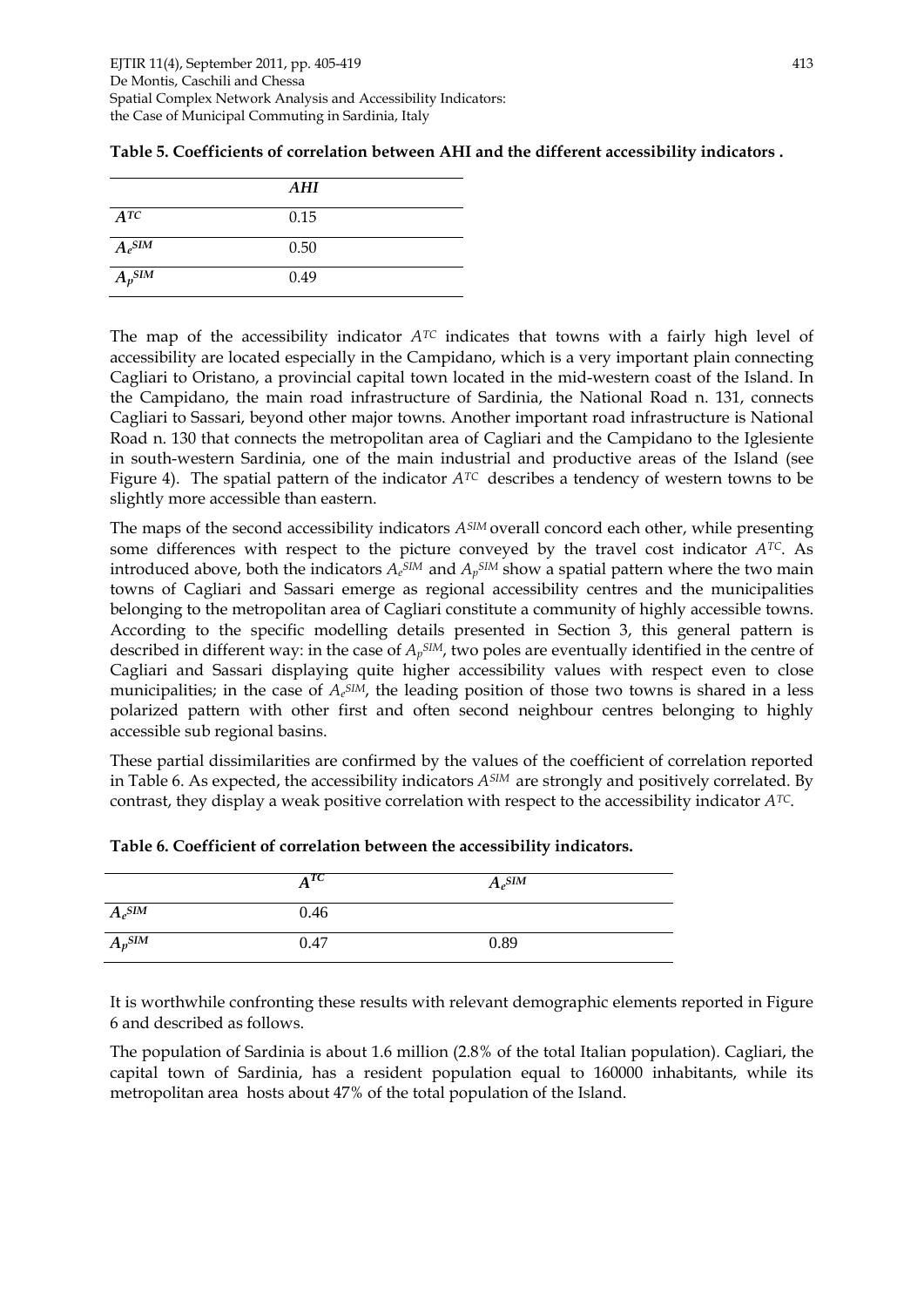

*Figure 2. Maps of accessibility for commuters to municipalities of Sardinia, according to the travel cost approach (on the left), and to the spatial interaction model with impedance function in exponential (on the middle) and power (on the right) form.* 



*Figure 5. Scatter plot of accessibility indicators versus municipal AHI, in the case of approaches based on travel cost (on the left), and on spatial interaction models with impedance function in exponential (on the middle) and power (on the right) form.*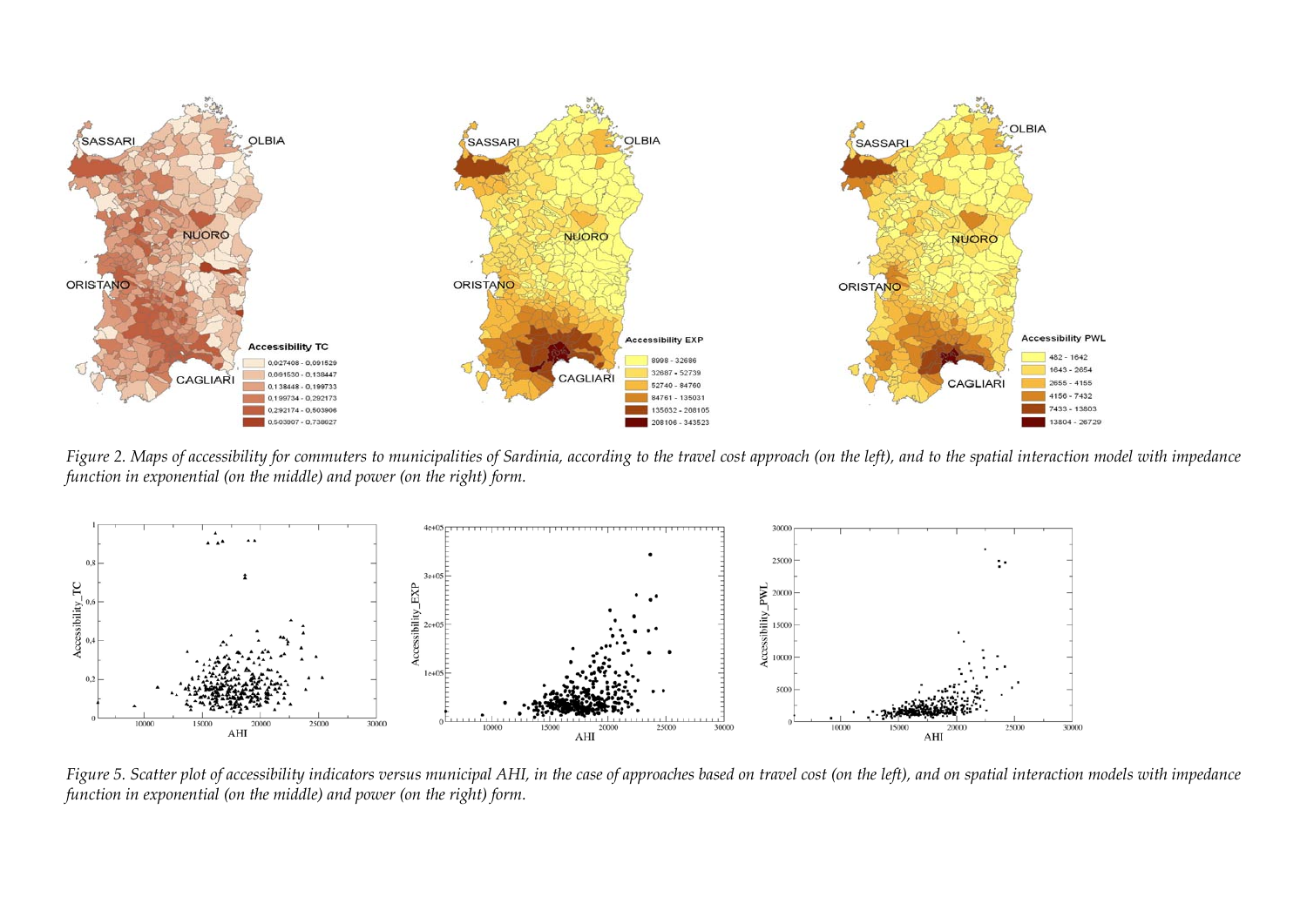

*Figure 3. Spatial distribution of municipal average household income (AHI).* 

Source: Regione Autonoma della Sardegna and Dipartimento di Ricerche Economiche e Sociali (2009).



*Figure 4. 3D Visualization of the main road infrastructures of Sardinia over the regional Digital Elevation Model: National Road n. 131 (in red) and n. 130 (in violet).* 

Source: Centro Interregionale (2007).



*Figure 6. Spatial distribution of municipal resident population.* 

Source: Istat (2001).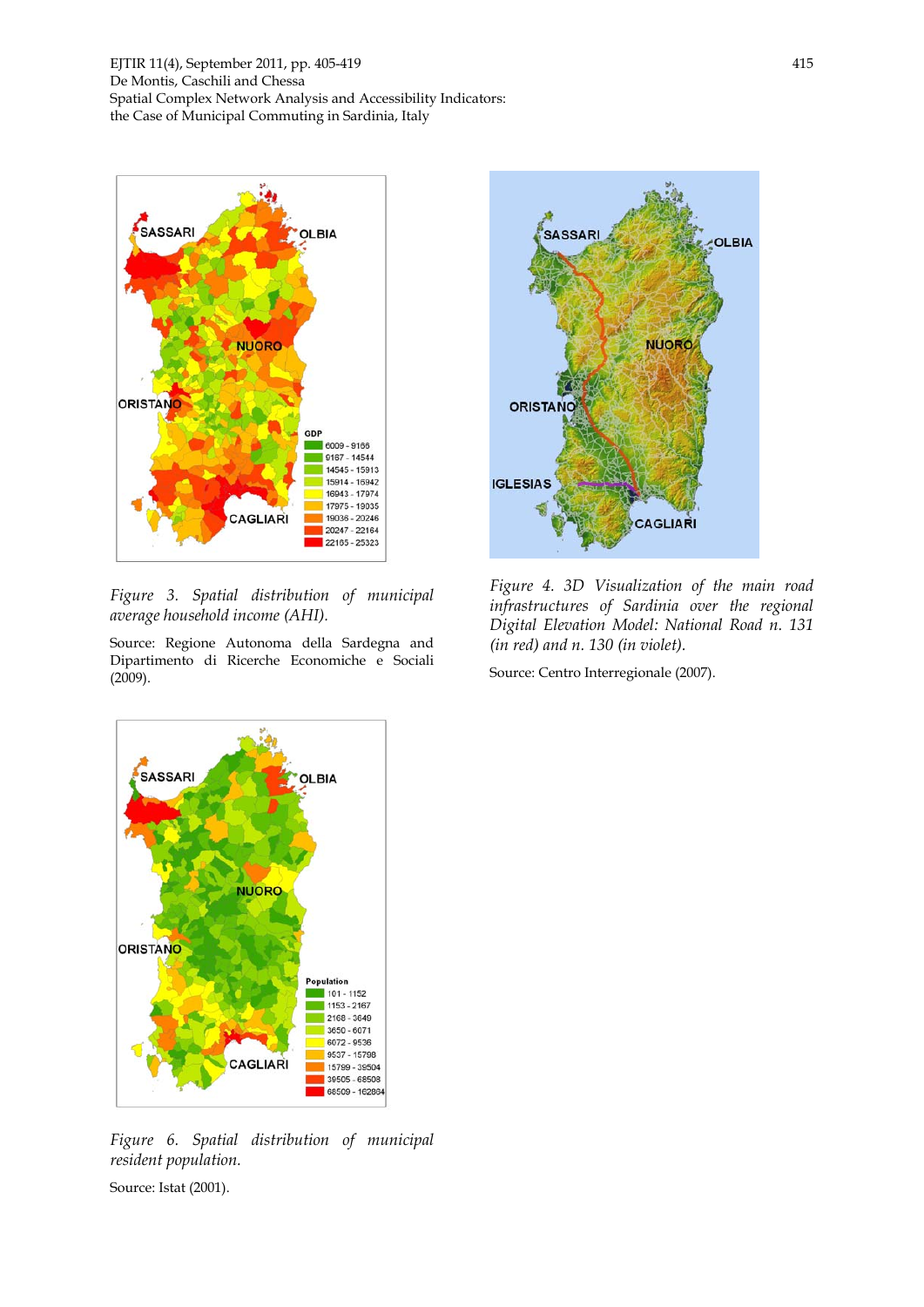The administration of Sardinia is organized in eight provinces, which correspond fairly to local systems of workforce: the richest municipalities are often provincial capital town, such as, beyond Cagliari and Sassari, Oristano, Olbia, and Nuoro. The distribution of municipal AHI reflects also the evidence that in Sardinia population and productive activities concentrate mostly on the coast line.

According to recent census analyses, Sardinian population polarizes into only 14 municipalities that have got more than 20000 inhabitants and totally host 42% of the whole resident population of Sardinia. About 43% of the same resident population lives in 239 medium-low size towns (1000-10000 inhabitants), while the remaining population lives in small villages sizing less than 1000 inhabitants.

## **5. Conclusions**

In this paper, the authors integrate complex network analysis (CNA) with accessibility modelling by developing two indicators of accessibility for commuters moving on the road system of Sardinia, the second largest island of Italy.

The integration consists in the adoption of a measure obtained through spatial CNA – i.e. the variable describing shortest road distances between pairs of Sardinian municipalities exchanging commuters- as a relevant input for the construction of accessibility indicators expressed as functions of the same distance.

These indicators are referred to i) a simple travel cost model where the impedance to movement is described as a linear function of the shortest road distance  $(A^{TC})$ ; ii) a spatial interaction model where impedance to movement is conceived as a function of the shortest road distance in exponential and power form (*ASIM*).

In this research work, the accessibility indicators obtained offer interesting results on the hierarchy of Sardinian municipalities, with respect to the actual commuter flows. The indicators are also confronted each other and commented, with respect to the relevant road infrastructure and municipal socio-economic hierarchy.

A few final remarks are reported as follows.

In a first instance, in this paper the integration between CNA and accessibility analysis is performed in an approach, where an outcome of CNA over the road system of Sardinia –i.e. shortest road inter-municipal distances- is processed as input of accessibility modelling. In addition, in this case a spatial CNA has been performed through a GIS analysis of all the possible road paths connecting towns that exchange commuters. Commuting implies movements that are usually repeated daily and very likely subjected, even unconsciously, to space and time minimization strategies. This reason leads to choosing shortest road distances instead of just Euclidean distances often adopted in the literature. Hence, the impedance function -a very important element of the accessibility indicators studied in this paper- whatever the mathematical form adopted, is a reliable measure of the friction commuters perceive when moving through the actual road system of Sardinia.

Secondly, the accessibility indicators offer a hierarchy of municipalities that overall matches the pattern of spatial distribution of AHI in Sardinia. This evidence conveys a confirmation that an higher economic performance is sustained by a wider labour force and employment, which in turn leads to a higher number of commuters being involved. In particular, the correspondence accessibility versus economic performance is evident when spatial interaction model based indicators (*Ae SIM* and *Ap SIM*) are considered. In this perspective, the evidence of this research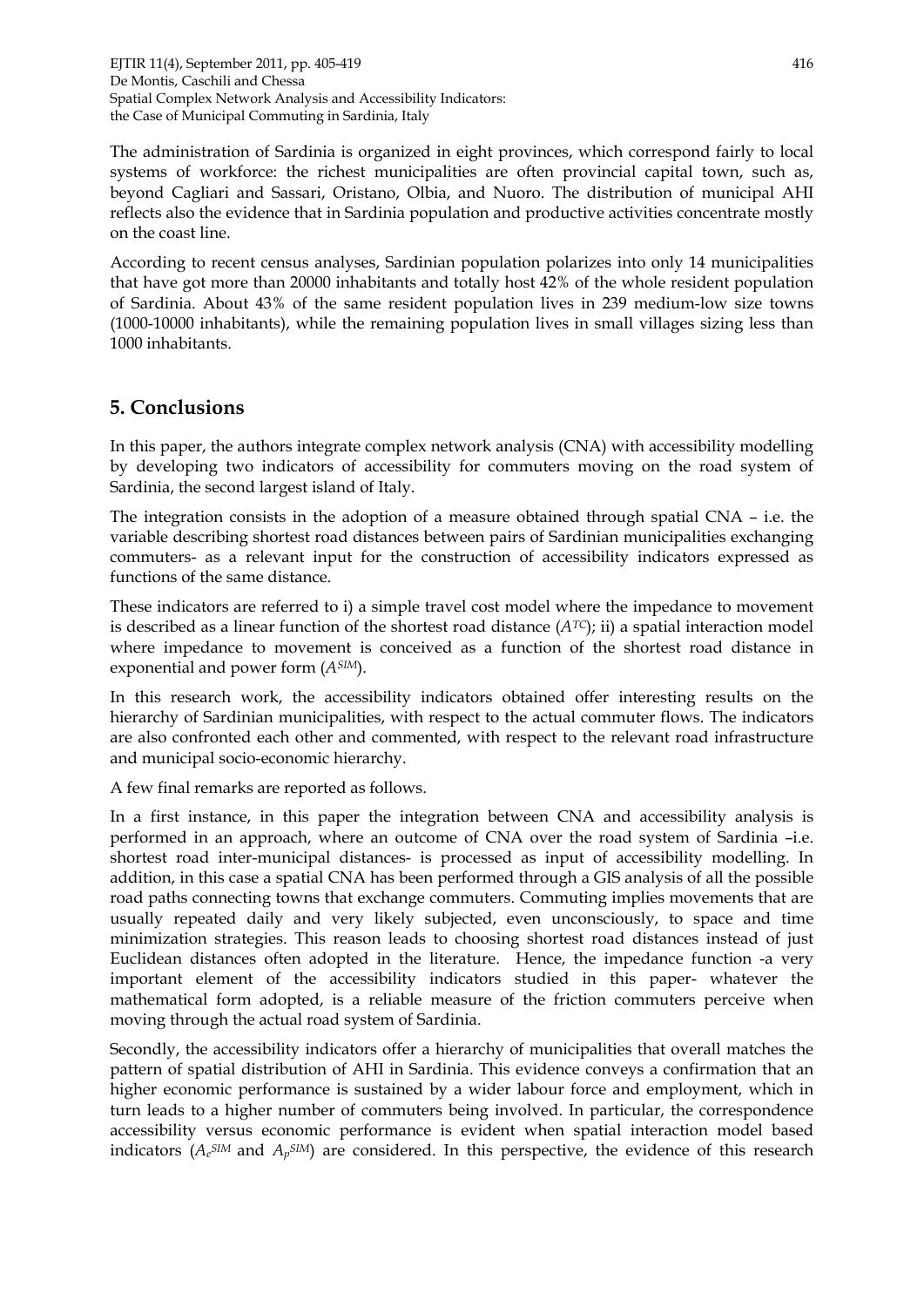suggest that these indicators are more reliable as better picturing the actual productive system of municipalities in Sardinia.

In third instance, the accessibility indicators studied in this paper do not supply the same information. Spatial interaction model based indicators (*Ae SIM* and *Ap SIM*) show a positive and strong correlation with each other, while they both are correlated positively but weakly with respect to the travel cost accessibility indicator (*ATC*). According to this indicator, the municipalities located in the western part of the Island and in the neighbourhood of National Road 131 –i.e. the principal and backbone connection of Sardinia- are more accessible to commuters with respect to the other eastern municipalities. By contrast, spatial interaction model based indicators ( $A_e{}^{SIM}$  and  $A_p{}^{SIM}$ ) emphasize, despite of the spatial details due to the different impedance function forms adopted, a leading role of the capital town Cagliari with its wide metropolitan area. The differences in modelling imply clearly different concepts and have a paramount relevance, which should always be taken into account when choosing these indicators to provide information supporting decision-making and planning over the infrastructure system of the whole Island of Sardinia.

#### **Reference**

Albert, R. and Barabási, A.L. (2002). Statistical mechanics of complex networks. *Rev. Mod. Phys*. no. 74, pp. 47-97.

Barabási, A.L. and Albert, R. (1999). Emergence of scaling in random networks. *Science* 286, pp. 509-512.

Baradaran, S. and Ramjerdi, F. (2001). Performance of Accessibility Measures in Europe. *Journal of Transportation and Statistics,* Vol 4, no 2/3 Special issue on Methodological issue in accessibility, pp. 31-48.

Barrat, A., Barthélemy, M., Pastor-Satorras, R. and Vespignani, A. (2004). The architecture of complex weighted networks", *Proceedings of The National Academy of Sciences* 11, pp. 3747-3752.

Black J. and Conroy M. (1977). Accessibility measures and the social evaluation of urban structure. *Environment and Planning A*, Vol. 9, no. 9, pp. 1013 – 1031.

Bruinsma F. and Rietveld P. (1998). The accessibility of European cities: theoretical framework and comparison of approaches. *Environment and Planning A*, Vol. 30, no. 3, pp. 499 – 521.

Buchanan M., (2007). *The Social Atom: Why the Rich Get Richer, Cheaters Get Caught, and Your Neighbor Usually Looks Like You*, New York: Bloomsbury.

Campagna, M., Caschili, S., Chessa, A., De Montis, A. and Deplano, G. (2007). Modeling commuters dynamics as a complex network: the influence of space. *Proceedings of the 10th International Conference on Computers in Urban Planning and Urban Management (CUPUM).* Iguassu Falls, Brasil, July, 11-13 2007.

Centro Interregionale (2007). Progetto DBPrior10k: strati prioritari di interesse nazionale. Centro Interregionale, Regione Autonoma della Sardegna, Assessorato Enti Locali Finanze e Urbanistica, Servizio per la Pianificazione Territoriale e Cartografia.

De Montis, A., Barthélemy, M., Chessa, A. and Vespignani, A. (2007). The structure of interurban traffic: a weighted network analysis. *Environment and Planning B: Planning and Design*, Vol.34, no. 5, pp. 905–924.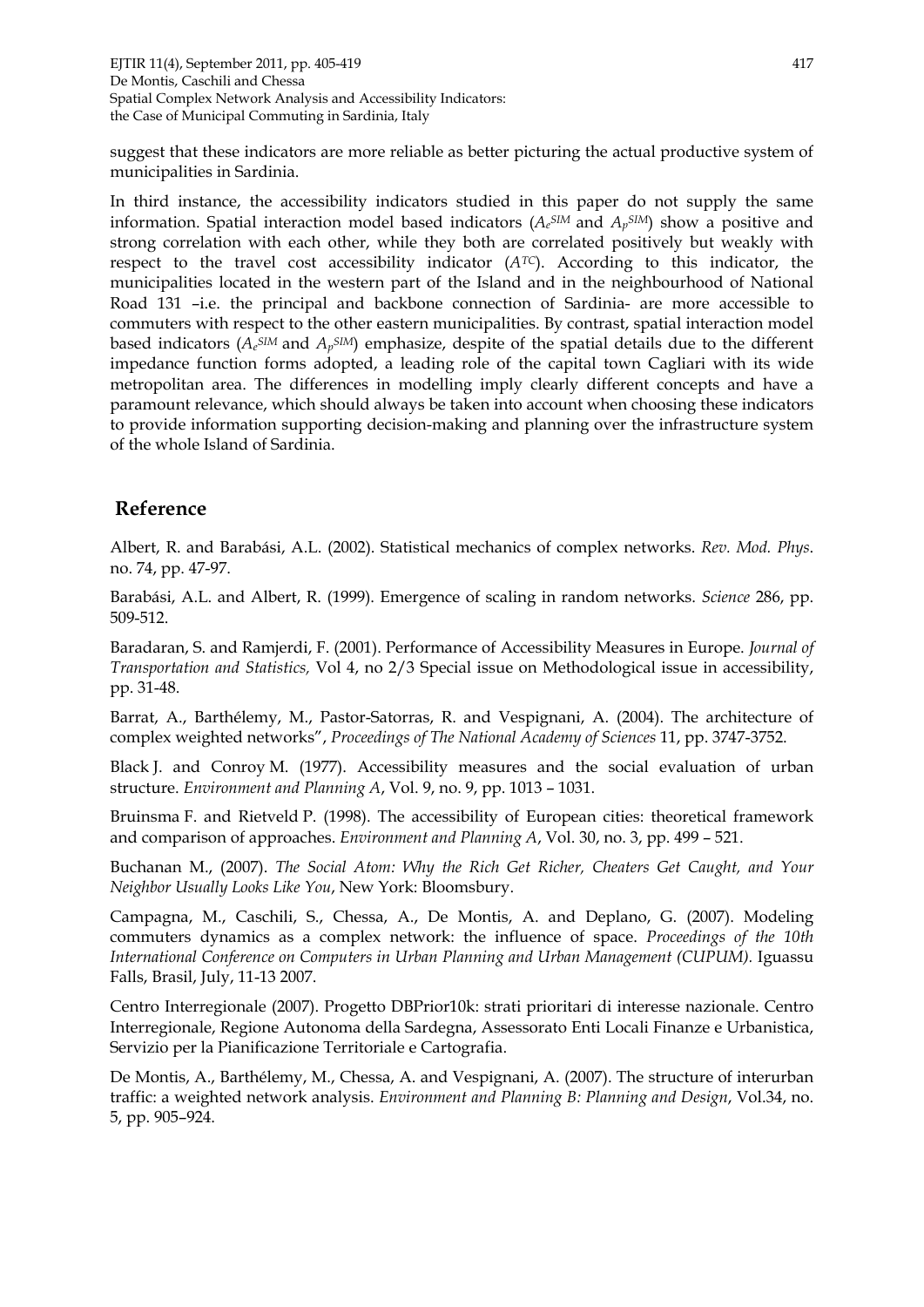De Montis, A., Caschili., S., Campagna, M., Chessa, A. and Deplano, G. (2008). Time Evolution of Complex Networks: Commuting Systems in Insular Italy. *48th Congress of the European Regional Science Association. Liverpool*, UK, 27-31 August 2008

De Montis, A., Chessa, A., Campagna, M., Caschili S and Deplano, G. (2009a). Complex Networks Analysis of Commuting: Recent Advances and a Research Agenda. In: Reggiani A., Nijkamp P. *Complexity, evolution and learning: in search of simplicity*. p. 239-255, Berlin: Springer Verlag.

De Montis, A., Chessa, A., Caschili, S., Campagna, M. and Deplano, G. (2009b). Modelling commuting systems through a complex network analysis: a Study of the Italian islands of Sardinia and Sicily. *Journal of Transport and Land Use*, no. 3-4, pp. 1-17.

DHC and UoW (2003). Developing and Piloting Accessibility Planning. Final report for DfT.

Geurs, K.T. and Wee, B. (2004). Accessibility evaluation of land-use and transport strategies: review and research directions *Journal of Transport Geography*, no. 12, pp. 127-140.

Gould, P., (1969). Spatial Diffusion. Resource Paper Number 17, Association Of American Geographers, Washington DC.

Handy S.L. and Niemeier D.A. (1997). Measuring accessibility: an exploration of issues and alternatives. *Environment and Planning A*, Vol. 29, no. 7, pp. 1175 – 1194.

Italian National Institute of Statistics (Istat). (1991). 13° Censimento generale della popolazione e delle abitazioni, Matrice origine destinazione degli spostamenti pendolari della Sardegna (14th General census of population and houses – Origin Destination Matrix of Commuting in Sardinia). Italian National Institute of Statistics.

Italian National Institute of Statistics (Istat). 2001, 14° Censimento generale della popolazione e delle abitazioni, (14th General census of population and houses).

Jiang, B., Claramunt, C. and Batty, M., (1999). Geometric accessibility and geographic information: extending desktop GIS to space syntax. *Computers, Environment and Urban Systems*, Vol 23, no. 2, pp.127-146.

Jones, S.R. (1981). Accessibility measures: a literature review. TRRL Report 967, Transport and Road Research Laboratory, Crowthorne, Berkshire.

Litman, T.A. (2007). Evaluating Accessibility for Transportation Planning. *Working Paper*, Victoria Transport Policy Institute, Victoria, Canada.

Martin, J.C. and Reggiani, A. (2007). Recent methodological developments to measure spatial interaction: Synthetic accessibility indices applied to high-speed train investments. *Transport Reviews*, Vol. 27, no. 5., pp. 551–571.

Mondshein A. (2010). Accessibility and Cognition: The Effect of Transport Mode on Spatial Knowledge. *Urban Studies*, Vol. 47, n. 8, pp. 845-866.

Newman, M.E.J. (2003). Structure and function of complex networks. *SIAM review*, no. 45, pp. 167-256.

OKelly M.E., (1998). A geographers analysis of hubs-and-spoke networks. *Journal of Transport Geography*, no. 6, pp. 171-186.

Pocock D. (1978). The cognition of intra-urban distance: A summary. *Scottish Geographical Journal*, Vol. 94, no. 1, pp. 31 – 35.

Porta, S., Crucitti. P. and Latora, V. (2009). Multiple Centrality Assessment in Parma Campus: a network analysis of paths and open spaces. in press for publication in *Urban Design International*.